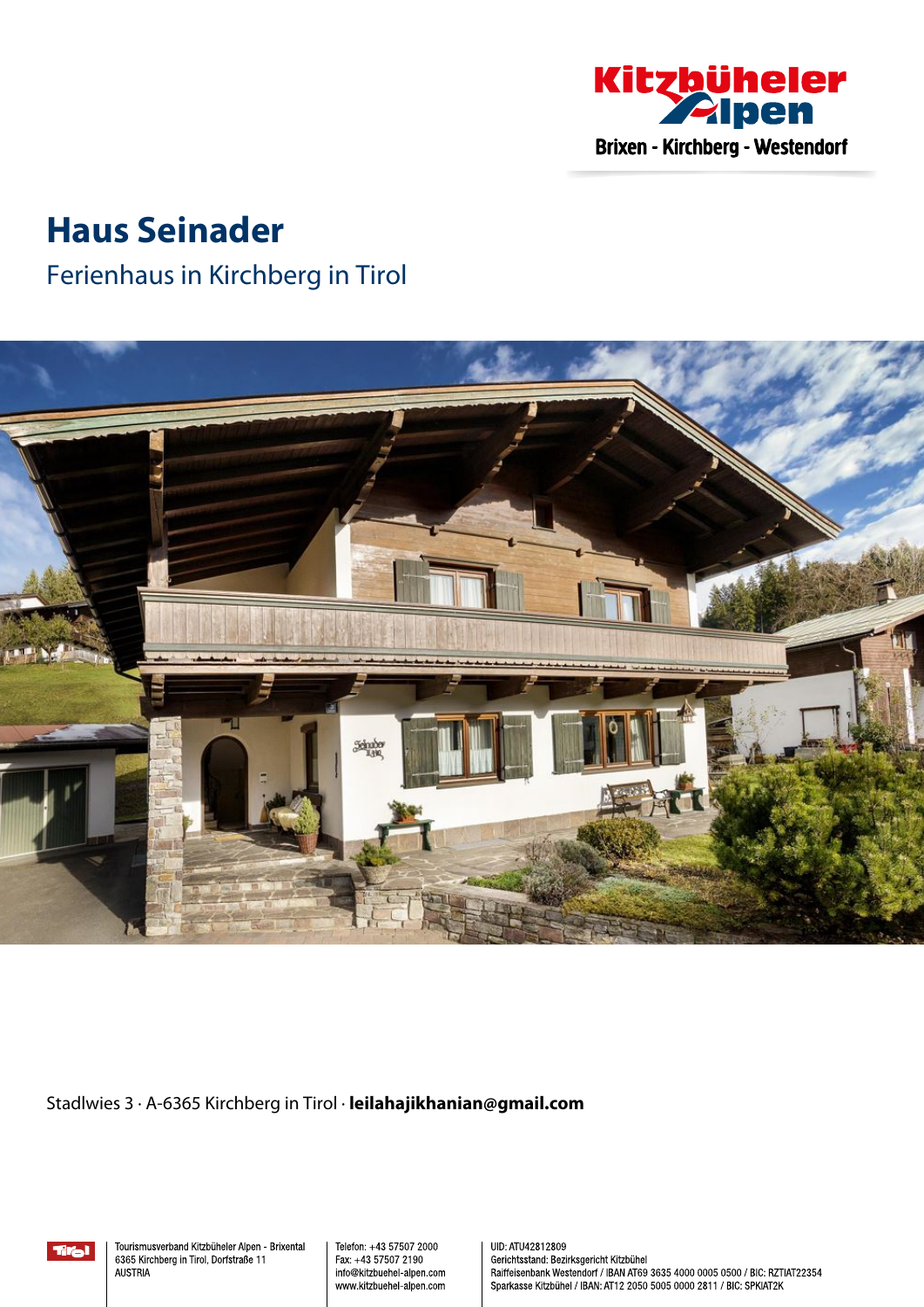

## **Haus Seinader** Ferienhaus in Kirchberg in Tirol

Beautiful country house near ski slope

The well-maintained country house in <sup>a</sup> cozy Tyrolean style is locatedin the immediate vicinity of the Gaisberg lift and the Maierlbahn (entrance to the Kitzbühel ski area). The descent with skis directly to the house is possible with appropriate snow conditions. The center is easily accessible on foot (10 min) or by ski bus.

The 5-bedroom, 2-bath house with 2 separate toilets sleeps up to 10 people, making it perfect for families or groups.

On the ground floor there are <sup>1</sup> large living room in cozy hunting lodge style (with tiled stove, radio / CD and satellite TV), <sup>1</sup> dining room with sofa bed, 1 kitchen (with oven, stove, dishwasher, fridge, kettle, toaster), 1 bedroom with double bed and 1 Bathroom and 1 separate toilet. On the first floor there are 3 bedrooms with double beds or 2 single beds and 1 bedroom with single bed (110 cm), 1 bathroom with bath and bidet and 1 separate toilet.

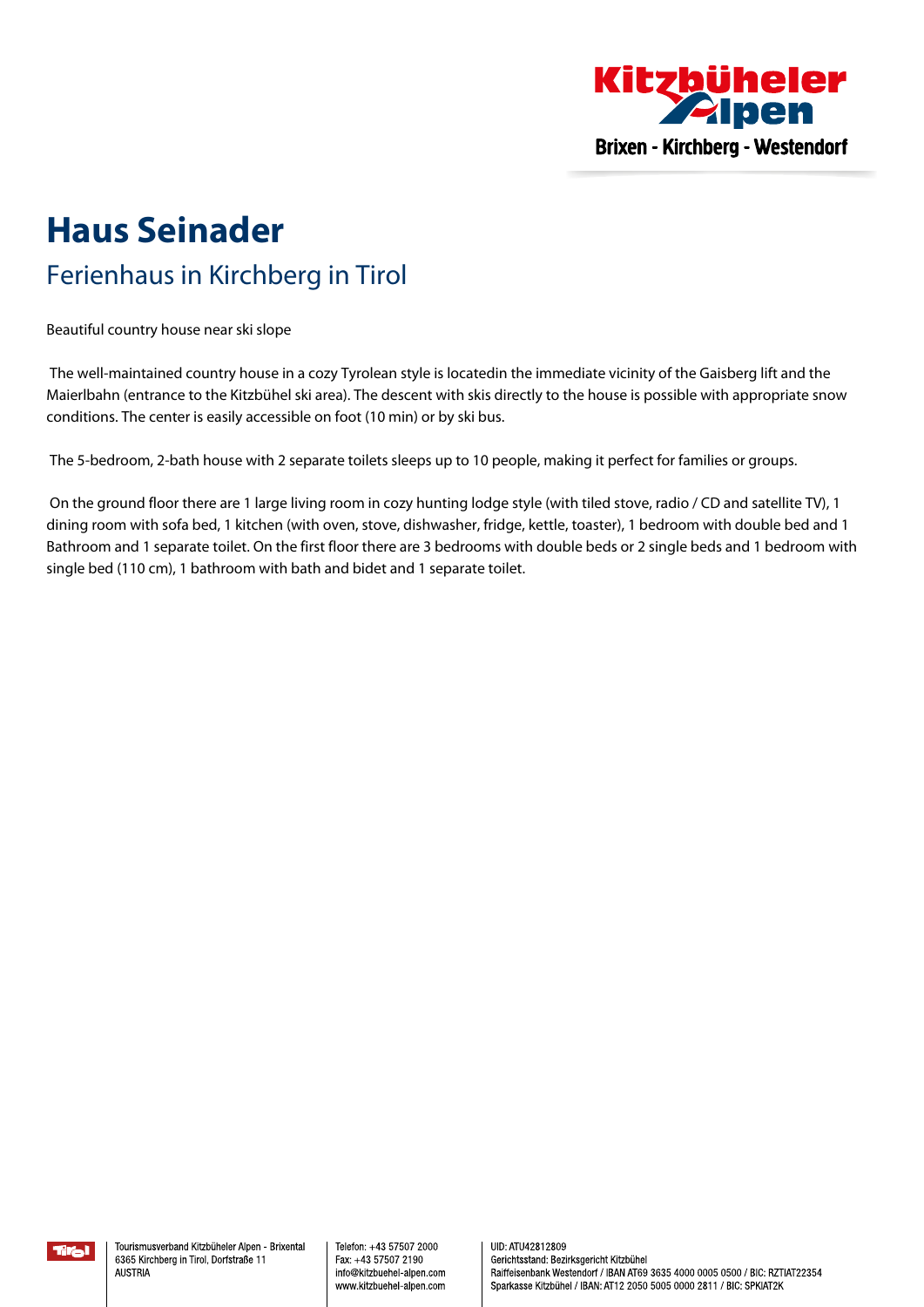



right on the slope · right at the ski-bus/ hiking-bus/ bus stop · outskirts of town · on the hiking path · central location · quiet location · meadowlands · near the forest



Tourismusverband Kitzbüheler Alpen - Brixental 6365 Kirchberg in Tirol, Dorfstraße 11 **AUSTRIA** 

Telefon: +43 57507 2000 Fax: +43 57507 2190 info@kitzbuehel-alpen.com www.kitzbuehel-alpen.com

UID: ATU42812809 Gerichtsstand: Bezirksgericht Kitzbühel Raiffeisenbank Westendorf / IBAN AT69 3635 4000 0005 0500 / BIC: RZTIAT22354 Sparkasse Kitzbühel / IBAN: AT12 2050 5005 0000 2811 / BIC: SPKIAT2K